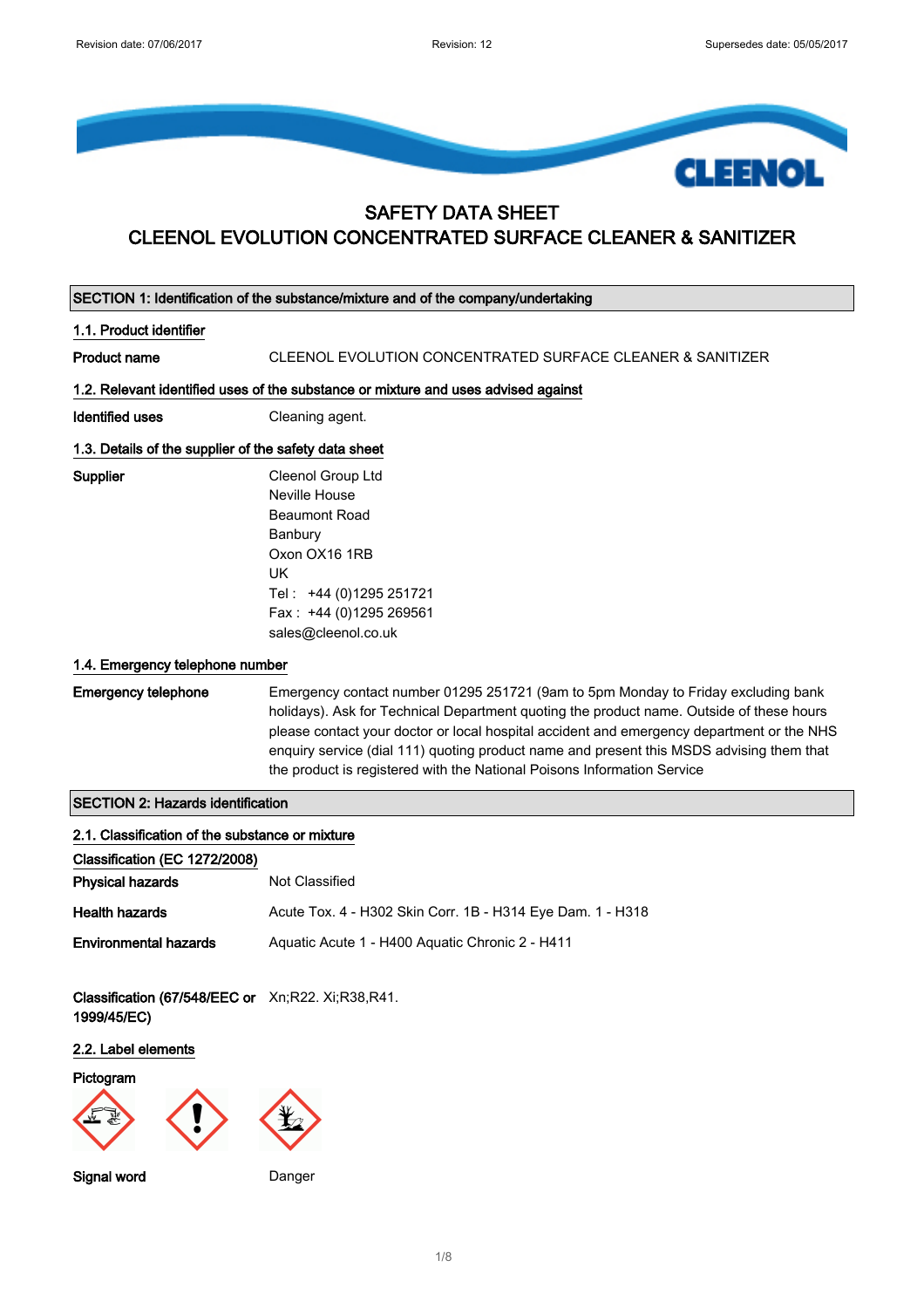$\overline{\phantom{a}}$ 

# CLEENOL EVOLUTION CONCENTRATED SURFACE CLEANER & SANITIZER

| <b>Hazard statements</b>                                                                                                                                               | H302 Harmful if swallowed.<br>H314 Causes severe skin burns and eye damage.<br>H400 Very toxic to aquatic life.<br>H411 Toxic to aquatic life with long lasting effects.                                                                                                                                                                                                                                                                                                                                                                                                                                                                                                                                                                                                     |  |
|------------------------------------------------------------------------------------------------------------------------------------------------------------------------|------------------------------------------------------------------------------------------------------------------------------------------------------------------------------------------------------------------------------------------------------------------------------------------------------------------------------------------------------------------------------------------------------------------------------------------------------------------------------------------------------------------------------------------------------------------------------------------------------------------------------------------------------------------------------------------------------------------------------------------------------------------------------|--|
| <b>Precautionary statements</b>                                                                                                                                        | P264 Wash contaminated skin thoroughly after handling.<br>P270 Do not eat, drink or smoke when using this product.<br>P280 Wear eye protection.<br>P280 Wear protective gloves.<br>P301+P330+P331 IF SWALLOWED: Rinse mouth. Do NOT induce vomiting.<br>P301+P310 IF SWALLOWED: Immediately call a POISON CENTER/ doctor.<br>P303+P361+P353 IF ON SKIN (or hair): Take off immediately all contaminated clothing.<br>Rinse skin with water/ shower.<br>P304+P340 IF INHALED: Remove person to fresh air and keep comfortable for breathing.<br>P305+P351+P338 IF IN EYES: Rinse cautiously with water for several minutes. Remove<br>contact lenses, if present and easy to do. Continue rinsing.<br>P310 Immediately call a POISON CENTER/ doctor.<br>P405 Store locked up. |  |
| Contains                                                                                                                                                               | FATTY ALCOHOL ETHOXYLATE, BENZALKONIUM CHLORIDE                                                                                                                                                                                                                                                                                                                                                                                                                                                                                                                                                                                                                                                                                                                              |  |
| Supplementary precautionary<br>statements                                                                                                                              | P363 Wash contaminated clothing before reuse.<br>P391 Collect spillage.<br>P501 Dispose of contents/ container in accordance with national regulations.                                                                                                                                                                                                                                                                                                                                                                                                                                                                                                                                                                                                                      |  |
| 2.3. Other hazards                                                                                                                                                     |                                                                                                                                                                                                                                                                                                                                                                                                                                                                                                                                                                                                                                                                                                                                                                              |  |
| <b>Other Hazards</b>                                                                                                                                                   | None                                                                                                                                                                                                                                                                                                                                                                                                                                                                                                                                                                                                                                                                                                                                                                         |  |
| <b>SECTION 3: Composition/information on ingredients</b>                                                                                                               |                                                                                                                                                                                                                                                                                                                                                                                                                                                                                                                                                                                                                                                                                                                                                                              |  |
| 3.2. Mixtures                                                                                                                                                          |                                                                                                                                                                                                                                                                                                                                                                                                                                                                                                                                                                                                                                                                                                                                                                              |  |
| <b>FATTY ALCOHOL ETHOXYLATE</b><br>CAS number: 160901-19-9                                                                                                             | 30-60%                                                                                                                                                                                                                                                                                                                                                                                                                                                                                                                                                                                                                                                                                                                                                                       |  |
| Classification<br>Acute Tox. 4 - H302<br>Eye Dam. 1 - H318                                                                                                             | Classification (67/548/EEC or 1999/45/EC)<br>Xn;R22. Xi;R41.                                                                                                                                                                                                                                                                                                                                                                                                                                                                                                                                                                                                                                                                                                                 |  |
| <b>BENZALKONIUM CHLORIDE</b><br>CAS number: 68424-85-1                                                                                                                 | 5-10%                                                                                                                                                                                                                                                                                                                                                                                                                                                                                                                                                                                                                                                                                                                                                                        |  |
| M factor (Acute) = $10$                                                                                                                                                | M factor (Chronic) = $1$                                                                                                                                                                                                                                                                                                                                                                                                                                                                                                                                                                                                                                                                                                                                                     |  |
| Classification<br>Met. Corr. 1 - H290<br><b>Acute Tox. 4 - H312</b><br>Skin Corr. 1B - H314<br>Eye Dam. 1 - H318<br>Aquatic Acute 1 - H400<br>Aquatic Chronic 1 - H410 | Classification (67/548/EEC or 1999/45/EC)<br>Xn;R21/22. C;R34. N;R50.                                                                                                                                                                                                                                                                                                                                                                                                                                                                                                                                                                                                                                                                                                        |  |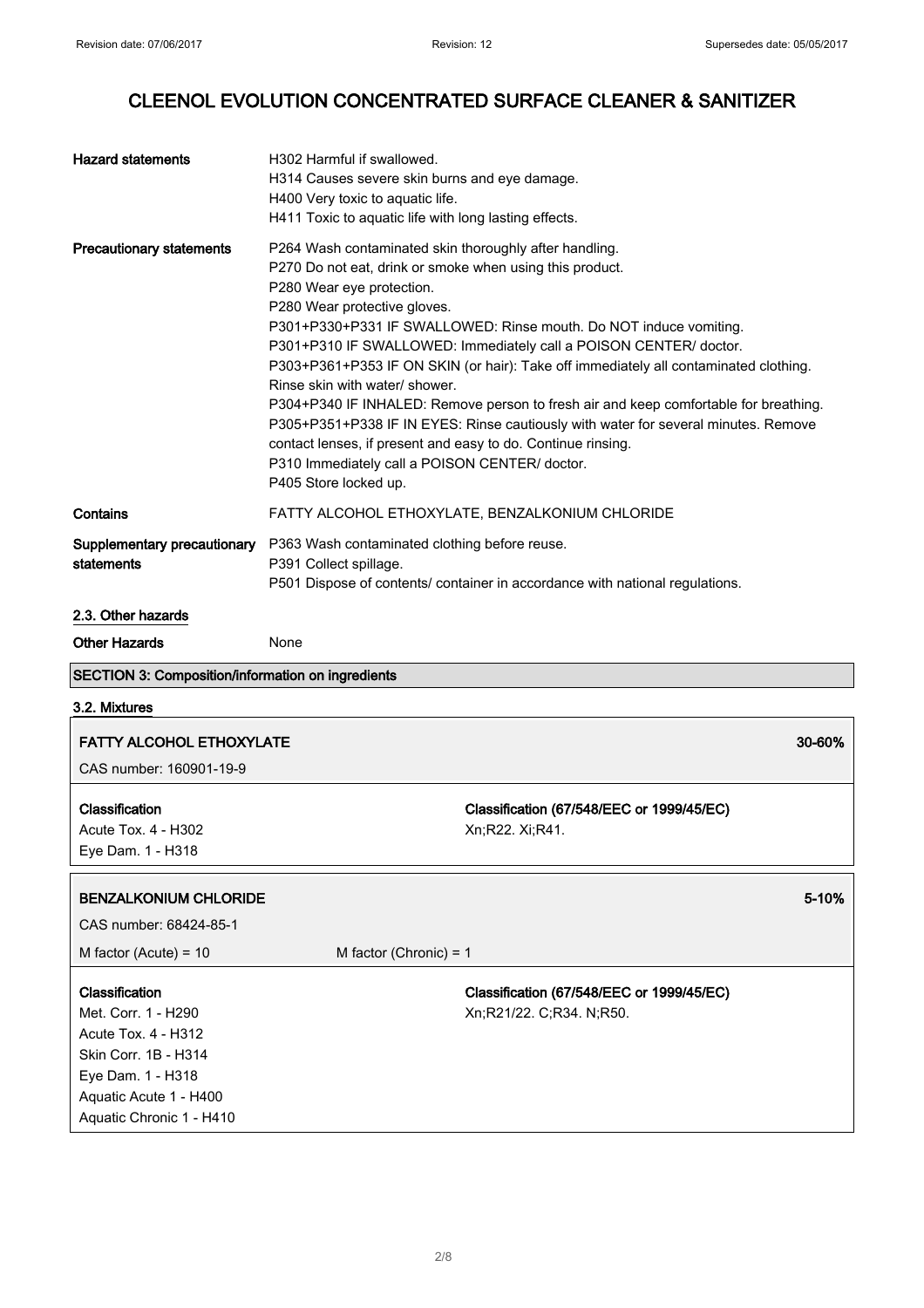| 2-(2-BUTOXYETHOXY)ETHANOL                                                                                        |                                                                                    | 5-10% |
|------------------------------------------------------------------------------------------------------------------|------------------------------------------------------------------------------------|-------|
| CAS number: 112-34-5                                                                                             | EC number: 203-961-6                                                               |       |
| <b>Classification</b><br>Eye Irrit. 2 - H319                                                                     | Classification (67/548/EEC or 1999/45/EC)<br>Xi;R36                                |       |
| <b>BRONOPOL (INN)</b>                                                                                            |                                                                                    | $1\%$ |
| CAS number: 52-51-7                                                                                              | EC number: 200-143-0                                                               |       |
| M factor (Acute) = $10$                                                                                          |                                                                                    |       |
| <b>Classification</b><br>Acute Tox. 4 - H302<br>Acute Tox. 4 - H312<br>Skin Irrit. 2 - H315<br>Eye Dam. 1 - H318 | Classification (67/548/EEC or 1999/45/EC)<br>Xn;R21/22 Xi;R37/38,R41 N;R50         |       |
| STOT SE 3 - H335<br>Aquatic Acute 1 - H400                                                                       | The Full Text for all R-Phrases and Hazard Statements are Displayed in Section 16. |       |

#### SECTION 4: First aid measures

#### 4.1. Description of first aid measures

| Inhalation                                                                      | Move affected person to fresh air at once. Rinse nose and mouth with water. Get medical<br>attention if any discomfort continues.                                                                                  |  |
|---------------------------------------------------------------------------------|--------------------------------------------------------------------------------------------------------------------------------------------------------------------------------------------------------------------|--|
| Ingestion                                                                       | Never give anything by mouth to an unconscious person. Do not induce vomiting. Rinse<br>mouth thoroughly with water. Get medical attention if any discomfort continues.                                            |  |
| <b>Skin contact</b>                                                             | Remove affected person from source of contamination. Remove contaminated clothing. Wash<br>skin thoroughly with soap and water. Get medical attention if irritation persists after washing.                        |  |
| Eye contact                                                                     | Remove affected person from source of contamination. Remove any contact lenses and open<br>eyelids wide apart. Continue to rinse for at least 15 minutes. Get medical attention<br>immediately. Continue to rinse. |  |
| 4.2. Most important symptoms and effects, both acute and delayed                |                                                                                                                                                                                                                    |  |
| Inhalation                                                                      | May be harmful if inhaled.                                                                                                                                                                                         |  |
| Ingestion                                                                       | May be harmful if swallowed.                                                                                                                                                                                       |  |
| <b>Skin contact</b>                                                             | May be harmful in contact with skin.                                                                                                                                                                               |  |
| Eye contact                                                                     | May cause serious eye damage.                                                                                                                                                                                      |  |
| 4.3. Indication of any immediate medical attention and special treatment needed |                                                                                                                                                                                                                    |  |
| <b>Specific treatments</b>                                                      | Seek medical attention if irritation or symptoms persist. Symptomatic treatment                                                                                                                                    |  |
| <b>SECTION 5: Firefighting measures</b>                                         |                                                                                                                                                                                                                    |  |
| 5.1. Extinguishing media                                                        |                                                                                                                                                                                                                    |  |
| Suitable extinguishing media                                                    | The product is not flammable. Use fire-extinguishing media suitable for the surrounding fire.                                                                                                                      |  |
| 5.2. Special bazarde arieing from the eubetance or mixture                      |                                                                                                                                                                                                                    |  |

#### 5.2. Special hazards arising from the substance or mixture

Specific hazards **Burning may produce irritating, toxic and obnoxious fumes.** Oxides of Carbon, Nitrogen and Sulphur.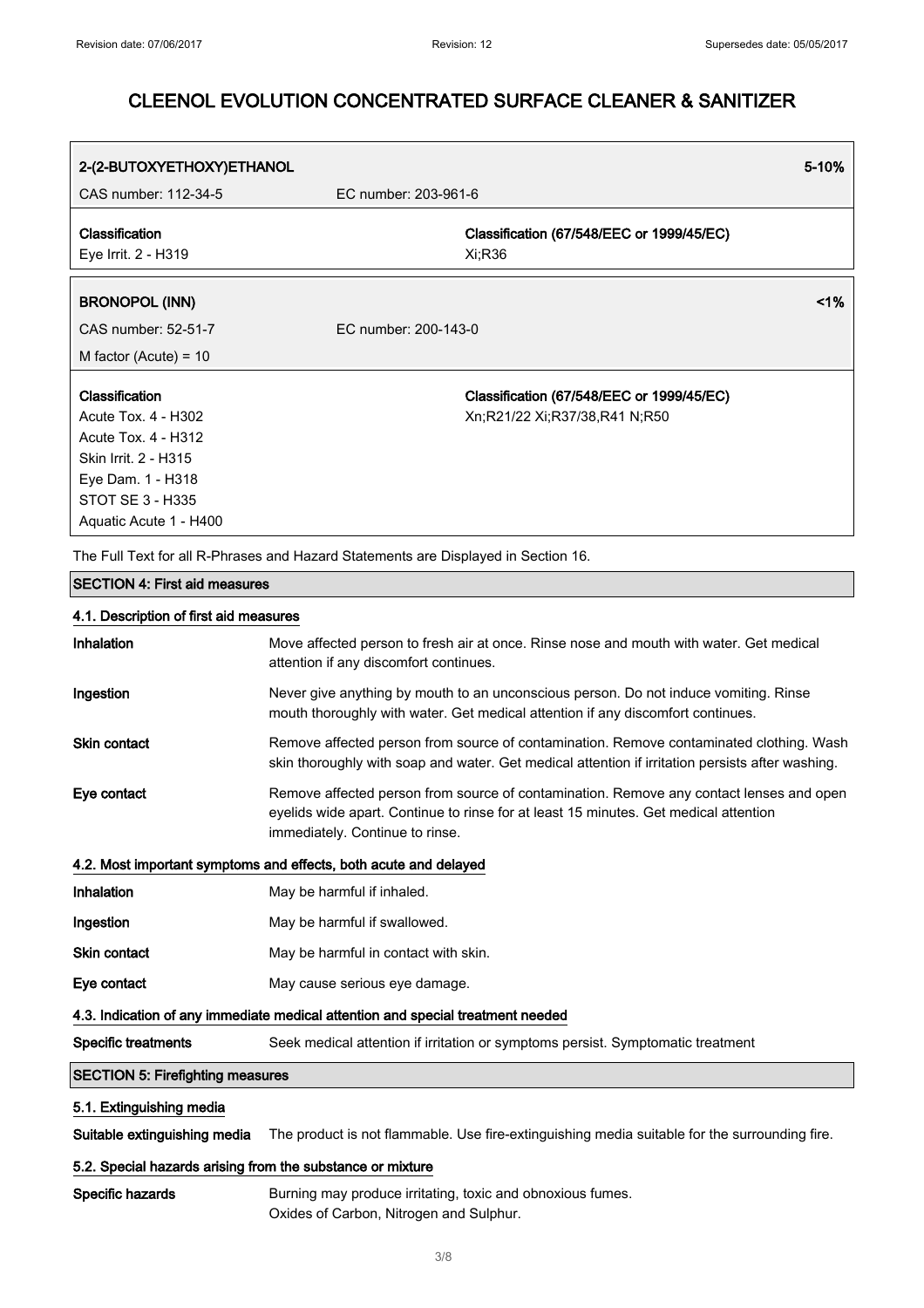#### 5.3. Advice for firefighters

Special protective equipment for firefighters Wear positive-pressure self-contained breathing apparatus (SCBA) and appropriate protective clothing.

## SECTION 6: Accidental release measures

### 6.1. Personal precautions, protective equipment and emergency procedures

**Personal precautions** Wear protective clothing as described in Section 8 of this safety data sheet.

#### 6.2. Environmental precautions

Environmental precautions Avoid or minimise the creation of any environmental contamination.

#### 6.3. Methods and material for containment and cleaning up

Methods for cleaning up Stop leak if possible without risk. Absorb in vermiculite, dry sand or earth and place into containers. Flush contaminated area with plenty of water. Avoid the spillage or runoff entering drains, sewers or watercourses.

#### 6.4. Reference to other sections

Reference to other sections See section 3,8 & 13 for further information

# SECTION 7: Handling and storage 7.1. Precautions for safe handling Usage precautions **Avoid spilling. Avoid contact with skin and eyes.** 7.2. Conditions for safe storage, including any incompatibilities Storage precautions Store in tightly-closed, original container in a dry, cool and well-ventilated place. Keep only in the original container. Storage class Chemical storage. 7.3. Specific end use(s) Specific end use(s) The identified uses for this product are detailed in Section 1.2. SHELF LIFE OF DILUTION 12 MONTHS

### SECTION 8: Exposure Controls/personal protection

8.1. Control parameters

Ingredient comments WEL = Workplace Exposure Limits

Not relevant.

#### 8.2. Exposure controls

Protective equipment



#### Appropriate engineering controls

Eye/face protection Eyewear complying with an approved standard should be worn if a risk assessment indicates eye contact is possible. Personal protective equipment for eye and face protection should comply with European Standard EN166. The following protection should be worn: Chemical splash goggles or face shield.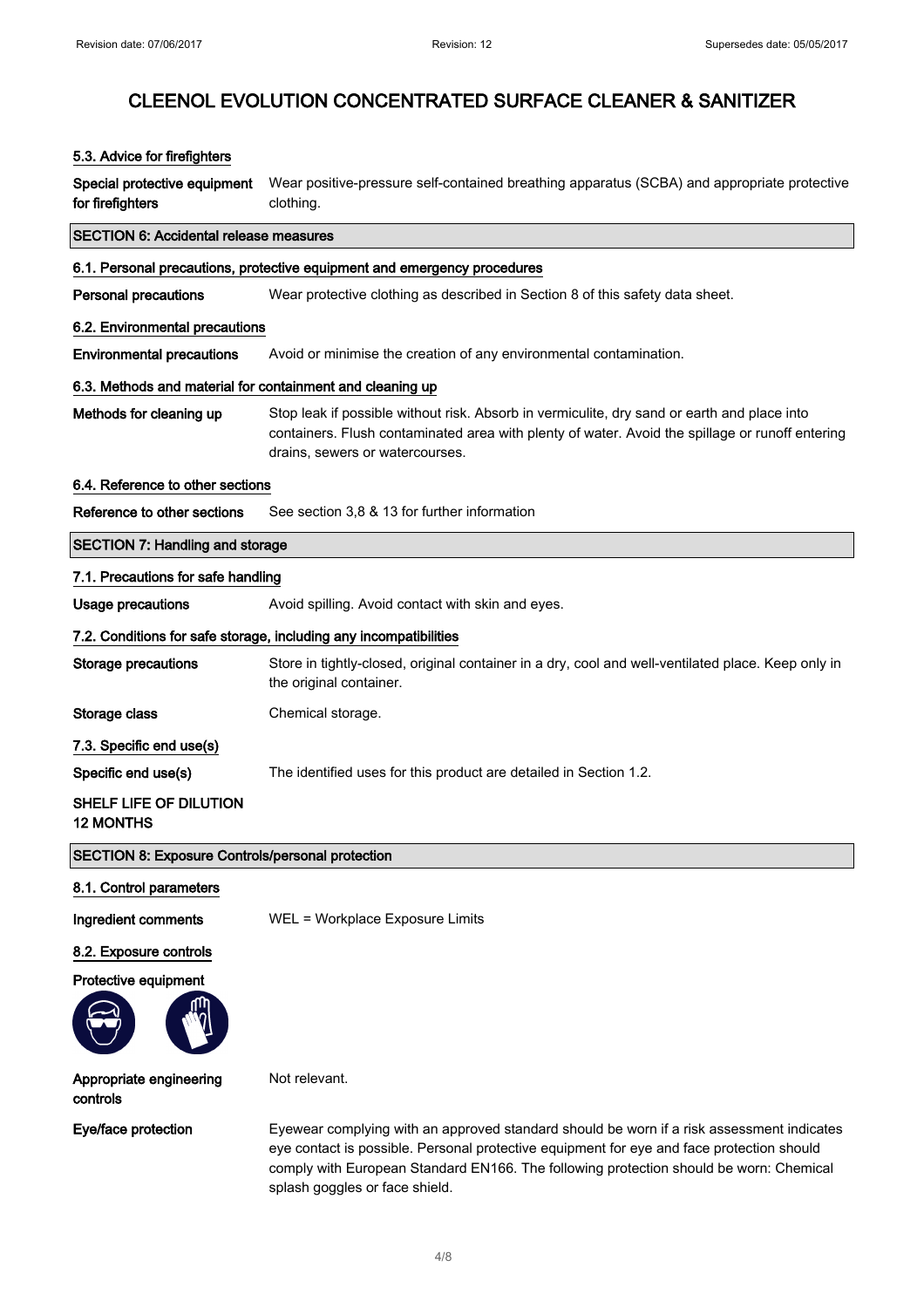| Hand protection                                            | Chemical-resistant, impervious gloves complying with an approved standard should be worn if<br>a risk assessment indicates skin contact is possible. To protect hands from chemicals, gloves<br>should comply with European Standard EN374.                               |  |
|------------------------------------------------------------|---------------------------------------------------------------------------------------------------------------------------------------------------------------------------------------------------------------------------------------------------------------------------|--|
| Other skin and body<br>protection                          | Wear appropriate clothing to prevent any possibility of skin contact.                                                                                                                                                                                                     |  |
| Hygiene measures                                           | Do not smoke in work area. Wash at the end of each work shift and before eating, smoking<br>and using the toilet. Promptly remove any clothing that becomes contaminated. Use<br>appropriate skin cream to prevent drying of skin. When using do not eat, drink or smoke. |  |
| Respiratory protection                                     | No specific recommendations. Respiratory protection may be required if excessive airborne<br>contamination occurs.                                                                                                                                                        |  |
| <b>SECTION 9: Physical and Chemical Properties</b>         |                                                                                                                                                                                                                                                                           |  |
| 9.1. Information on basic physical and chemical properties |                                                                                                                                                                                                                                                                           |  |
| Appearance                                                 | Liquid.                                                                                                                                                                                                                                                                   |  |
| Colour                                                     | Red.                                                                                                                                                                                                                                                                      |  |
| Odour                                                      | Characteristic.                                                                                                                                                                                                                                                           |  |
| рH                                                         | $8 - 10$                                                                                                                                                                                                                                                                  |  |

| <b>Relative density</b>                     | 1.004 @ 20°C                                                                                   |
|---------------------------------------------|------------------------------------------------------------------------------------------------|
| 9.2. Other information                      |                                                                                                |
| Other information                           | None.                                                                                          |
| <b>SECTION 10: Stability and reactivity</b> |                                                                                                |
| 10.1. Reactivity                            |                                                                                                |
| <b>Reactivity</b>                           | No test data specifically related to reactivity available for this product or its ingredients. |
| 10.2. Chemical stability                    |                                                                                                |
| <b>Stability</b>                            | Stable at normal ambient temperatures.                                                         |
| 10.3. Possibility of hazardous reactions    |                                                                                                |
| Possibility of hazardous<br>reactions       | None known.                                                                                    |
| 10.4. Conditions to avoid                   |                                                                                                |
| Conditions to avoid                         | Avoid excessive heat for prolonged periods of time.                                            |
| 10.5. Incompatible materials                |                                                                                                |
| Materials to avoid                          | None known.                                                                                    |
| 10.6 Hezerdous decomposition products       |                                                                                                |

### 10.6. Hazardous decomposition products

Hazardous decomposition Fire creates: Carbon monoxide (CO). Carbon dioxide (CO2).

products

SECTION 11: Toxicological information

# 11.1. Information on toxicological effects

Acute toxicity - oral

ATE oral (mg/kg) 1,562.5

Initial boiling point and range 100°C @ 760 mm Hg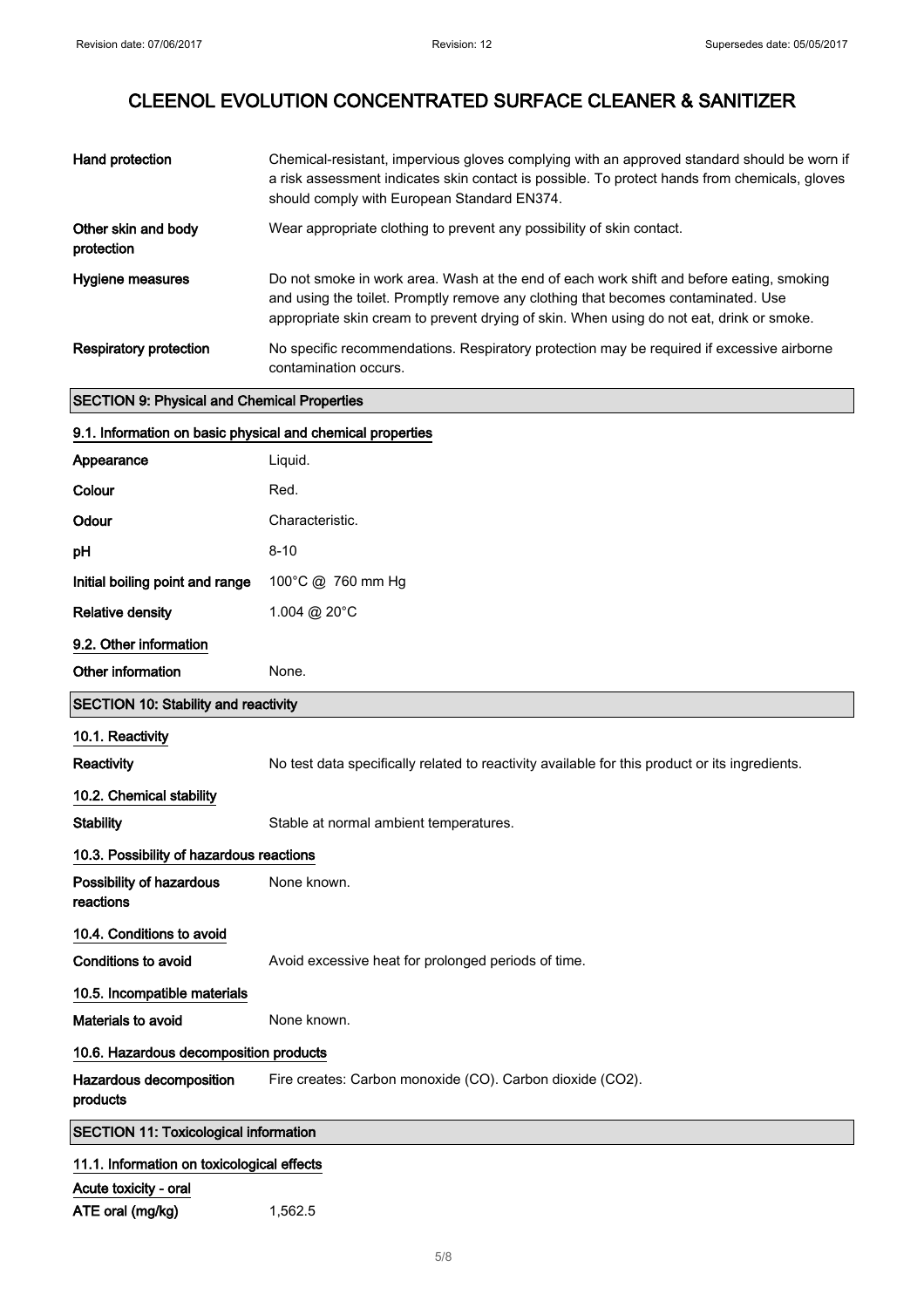| Acute toxicity - dermal                    |                                                                                                                                                   |
|--------------------------------------------|---------------------------------------------------------------------------------------------------------------------------------------------------|
| ATE dermal (mg/kg)                         | 11,578.94736842                                                                                                                                   |
| <b>Inhalation</b>                          | Gas or vapour in high concentrations may irritate the respiratory system. Symptoms following<br>overexposure may include the following: Coughing. |
| Ingestion                                  | May cause discomfort if swallowed.                                                                                                                |
| <b>Skin contact</b>                        | May cause sensitisation by skin contact.                                                                                                          |
| Eye contact                                | Risk of serious damage to eyes.                                                                                                                   |
| <b>SECTION 12: Ecological Information</b>  |                                                                                                                                                   |
| Ecotoxicity                                | Not regarded as dangerous for the environment.                                                                                                    |
| 12.1. Toxicity                             |                                                                                                                                                   |
| <b>Toxicity</b>                            | The product is not believed to present a hazard due to its physical nature.                                                                       |
| 12.2. Persistence and degradability        |                                                                                                                                                   |
|                                            | Persistence and degradability The product is biodegradable.                                                                                       |
| 12.3. Bioaccumulative potential            |                                                                                                                                                   |
| <b>Bioaccumulative potential</b>           | No data available on bioaccumulation.                                                                                                             |
| 12.4. Mobility in soil                     |                                                                                                                                                   |
| <b>Mobility</b>                            | The product is soluble in water.                                                                                                                  |
| 12.5. Results of PBT and vPvB assessment   |                                                                                                                                                   |
| Results of PBT and vPvB<br>assessment      | This product does not contain any substances classified as PBT or vPvB.                                                                           |
| 12.6. Other adverse effects                |                                                                                                                                                   |
| Other adverse effects                      | None known.                                                                                                                                       |
| <b>SECTION 13: Disposal considerations</b> |                                                                                                                                                   |
| 13.1. Waste treatment methods              |                                                                                                                                                   |
| Disposal methods                           | Dispose of waste to licensed waste disposal site in accordance with the requirements of the<br>local Waste Disposal Authority.                    |
| <b>SECTION 14: Transport information</b>   |                                                                                                                                                   |
| 14.1. UN number                            |                                                                                                                                                   |
| UN No. (ADR/RID)                           | 1760                                                                                                                                              |
| UN No. (IMDG)                              | 1760                                                                                                                                              |
| UN No. (ICAO)                              | 1760                                                                                                                                              |
| UN No. (ADN)                               | 1760                                                                                                                                              |
| 14.2. UN proper shipping name              |                                                                                                                                                   |
| Proper shipping name<br>(ADR/RID)          | CORROSIVE LIQUID, N.O.S. CONTAINS BENZALKONIUM CHLORIDE                                                                                           |
|                                            | Proper shipping name (IMDG) CORROSIVE LIQUID, N.O.S.                                                                                              |
|                                            |                                                                                                                                                   |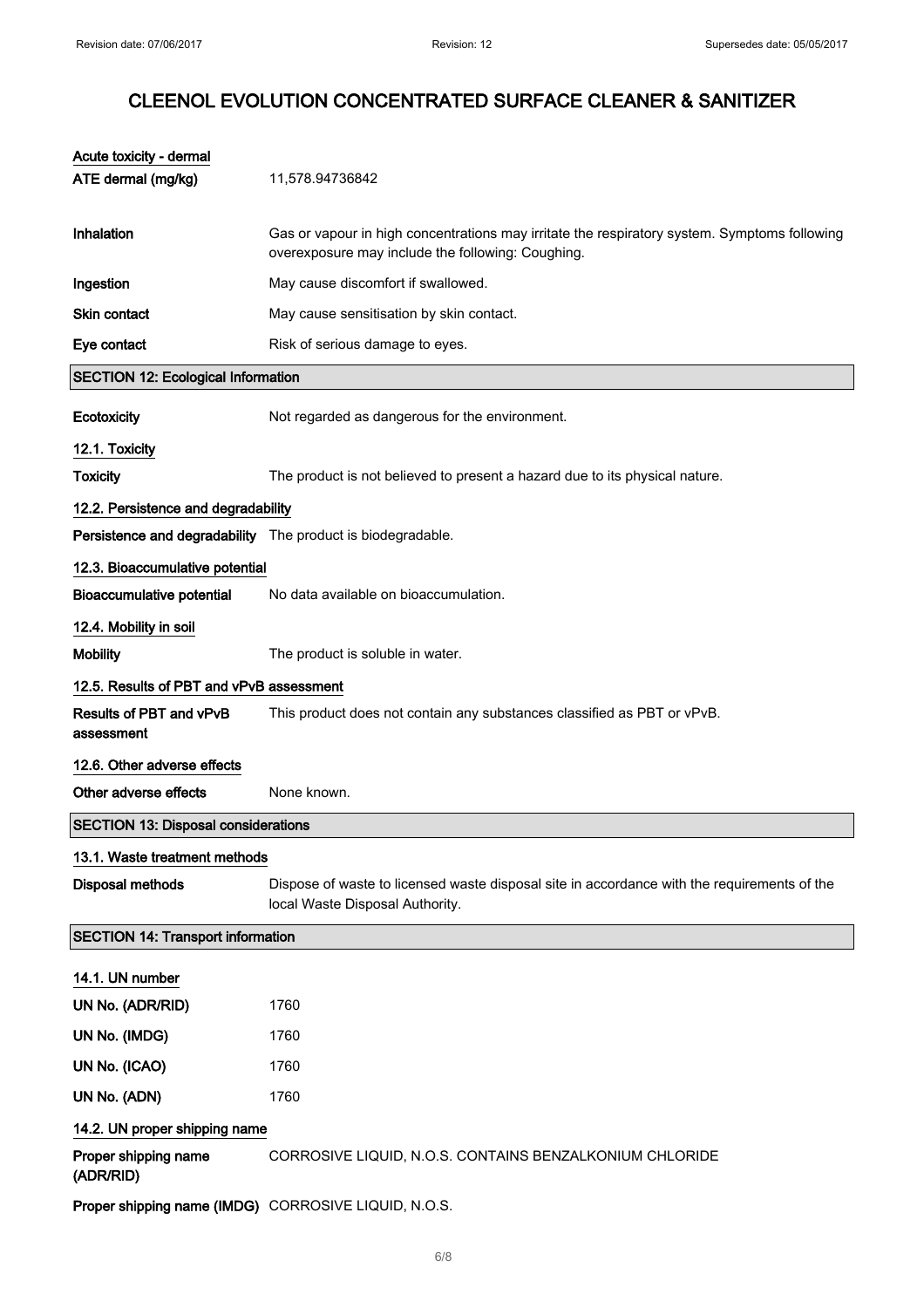| Proper shipping name (ICAO) CORROSIVE LIQUID, N.O.S. |    |  |
|------------------------------------------------------|----|--|
| Proper shipping name (ADN) CORROSIVE LIQUID, N.O.S.  |    |  |
| 14.3. Transport hazard class(es)                     |    |  |
| <b>ADR/RID class</b>                                 | 8  |  |
| ADR/RID classification code                          | C9 |  |
| <b>ADR/RID label</b>                                 | 8  |  |
| <b>IMDG class</b>                                    | 8  |  |
| ICAO class/division                                  | 8  |  |
| <b>ADN class</b>                                     | 8  |  |

### Transport labels



| 14.4. Packing group       |   |
|---------------------------|---|
| ADR/RID packing group     | Ш |
| <b>IMDG packing group</b> | Ш |
| ADN packing group         | Ш |
| ICAO packing group        | Ш |

14.5. Environmental hazards

Environmentally hazardous substance/marine pollutant No.

### 14.6. Special precautions for user

| EmS                                              | $F-A. S-B$ |
|--------------------------------------------------|------------|
| ADR transport category                           | 3          |
| <b>Emergency Action Code</b>                     | 2X         |
| <b>Hazard Identification Number</b><br>(ADR/RID) | 80         |
| <b>Tunnel restriction code</b>                   | (E)        |

### 14.7. Transport in bulk according to Annex II of MARPOL and the IBC Code

SECTION 15: Regulatory information

| 15.1. Safety, health and environmental regulations/legislation specific for the substance or mixture |                                                                                                                                                                                                                                                                                                                                                                                                            |  |
|------------------------------------------------------------------------------------------------------|------------------------------------------------------------------------------------------------------------------------------------------------------------------------------------------------------------------------------------------------------------------------------------------------------------------------------------------------------------------------------------------------------------|--|
| <b>National regulations</b>                                                                          | The Chemicals (Hazard Information and Packaging for Supply) Regulations 2009 (SI 2009<br>No. 716).                                                                                                                                                                                                                                                                                                         |  |
| EU legislation                                                                                       | Regulation (EC) No 1907/2006 of the European Parliament and of the Council of 18<br>December 2006 concerning the Registration, Evaluation, Authorisation and Restriction of<br>Chemicals (REACH) (as amended).<br>Regulation (EC) No 1272/2008 of the European Parliament and of the Council of 16<br>December 2008 on classification, labelling and packaging of substances and mixtures (as<br>amended). |  |